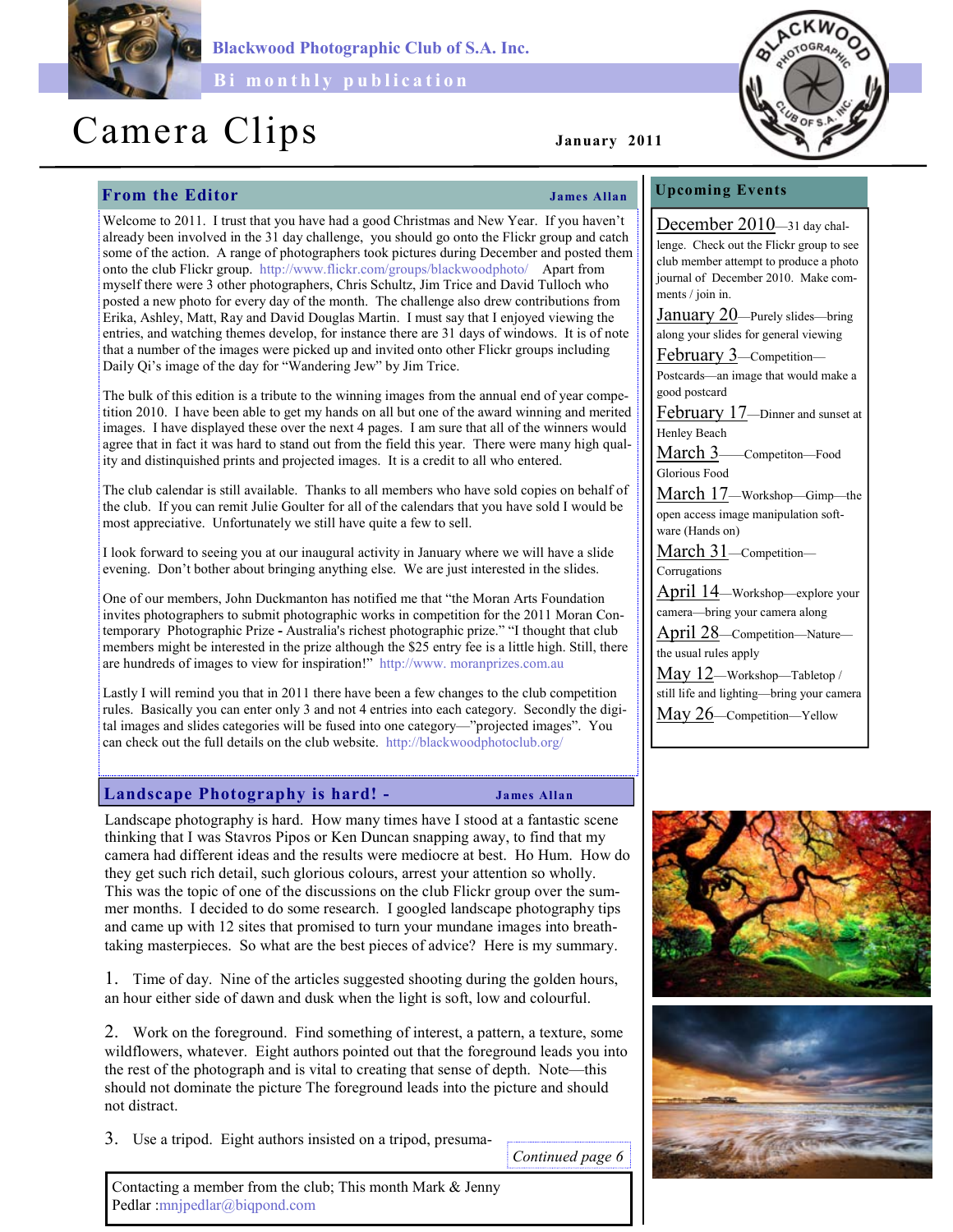

| <b>Projected Images—Awards</b> |                    |    |                             |  |  |
|--------------------------------|--------------------|----|-----------------------------|--|--|
| 1                              | Gary<br>Secombe    | 12 | <b>Been Swimming</b>        |  |  |
| $\mathbf{r}$                   | Matt Carr          | 12 | <b>Hopetoun Falls</b>       |  |  |
| 3                              | Gary<br>Secombe    | 11 | <b>Fishing Before Storm</b> |  |  |
| M                              | Eric Bud-<br>worth | 11 | Christie's Creek at Dawn    |  |  |
| М                              | Matt Carr          | 11 | Crab Spider & Meal          |  |  |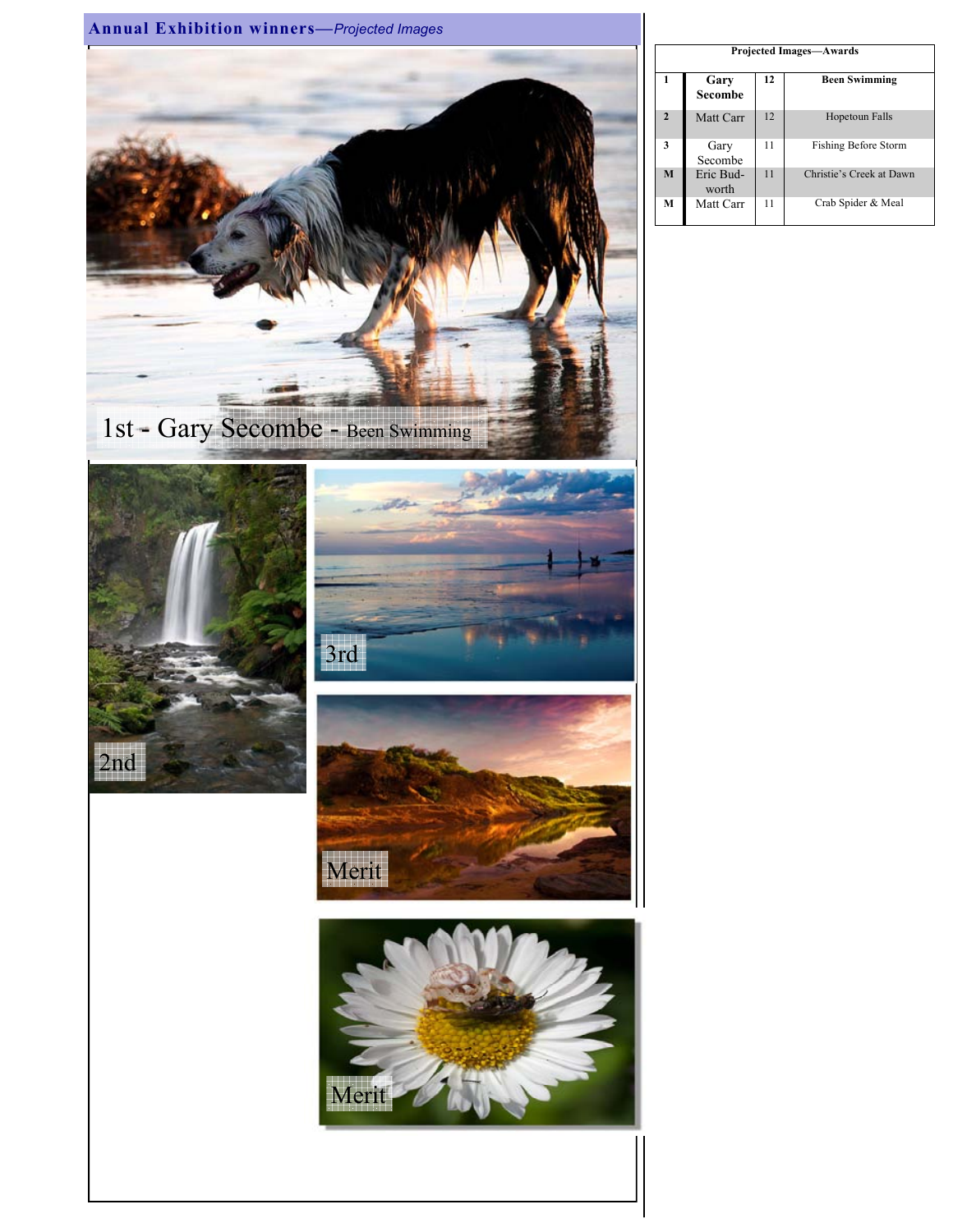

| <b>Colour Prints-Awards</b> |           |    |                     |  |  |  |  |
|-----------------------------|-----------|----|---------------------|--|--|--|--|
|                             |           |    |                     |  |  |  |  |
| 1                           | John Vid- | 14 | <b>Two Meercats</b> |  |  |  |  |
|                             |           |    |                     |  |  |  |  |
|                             | geon      |    |                     |  |  |  |  |
| $\overline{2}$              | James     | 13 | Brown Falcon Glare  |  |  |  |  |
|                             | Allan     |    |                     |  |  |  |  |
|                             |           |    |                     |  |  |  |  |
| 3                           | John Vid- | 12 | In Need of repair   |  |  |  |  |
|                             |           |    |                     |  |  |  |  |
|                             | geon      |    |                     |  |  |  |  |
| M                           | Gary      | 12 | Coffin Bay Sunset   |  |  |  |  |
|                             | Secombe   |    |                     |  |  |  |  |
|                             |           |    |                     |  |  |  |  |
|                             |           |    |                     |  |  |  |  |
|                             |           |    |                     |  |  |  |  |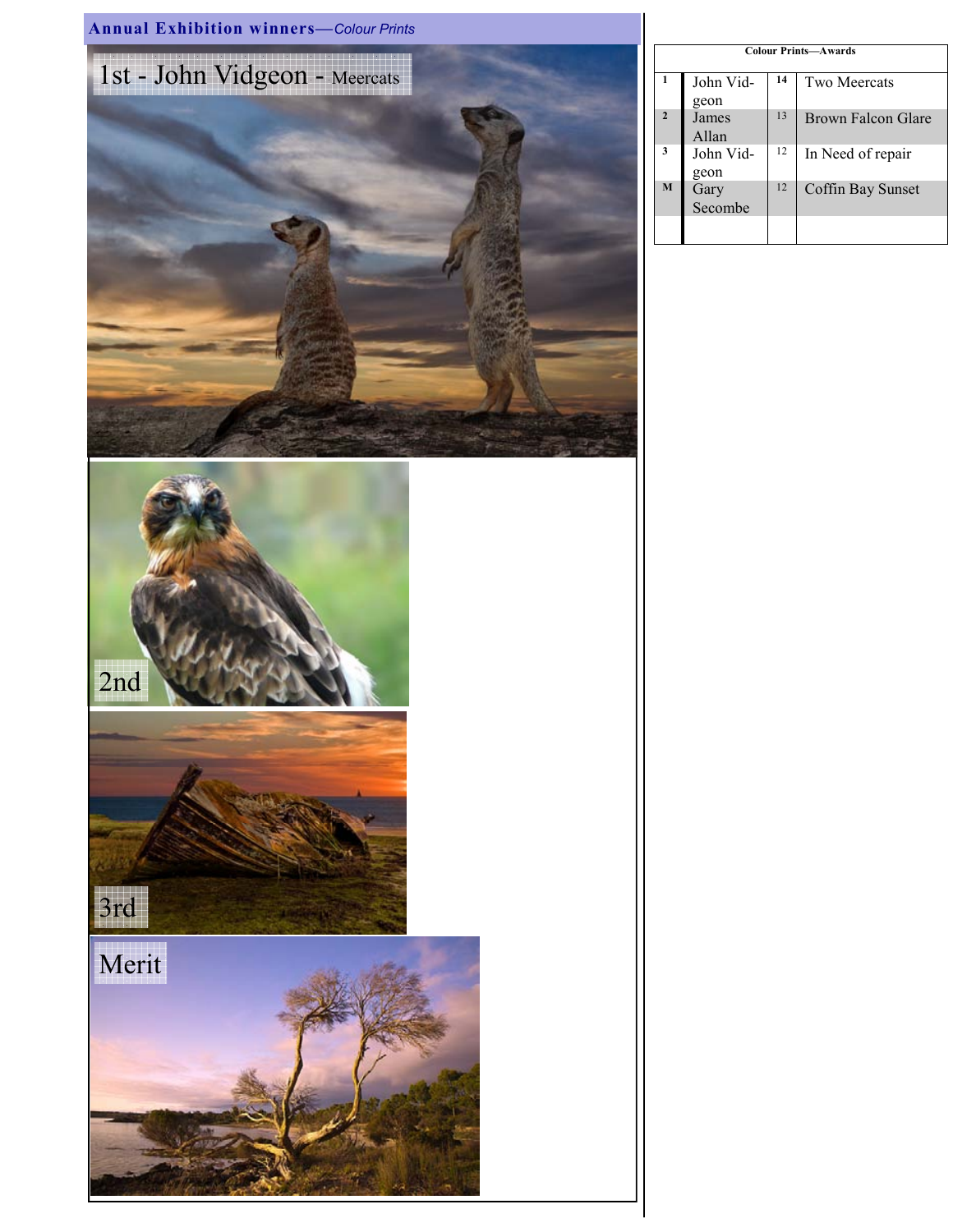# Annual Exhibition winners—Album Prints



| <b>Colour Prints-Awards</b> |                            |    |                 |  |  |  |
|-----------------------------|----------------------------|----|-----------------|--|--|--|
| 1                           | James<br>Allan             | 14 | Green Moth      |  |  |  |
| $\overline{2}$              | James<br>Allan             | 10 | Bearded Dragon  |  |  |  |
| 3                           | Heather<br>$Con-$<br>nolly | 10 | Dancing on Clay |  |  |  |
|                             |                            |    |                 |  |  |  |
|                             |                            |    |                 |  |  |  |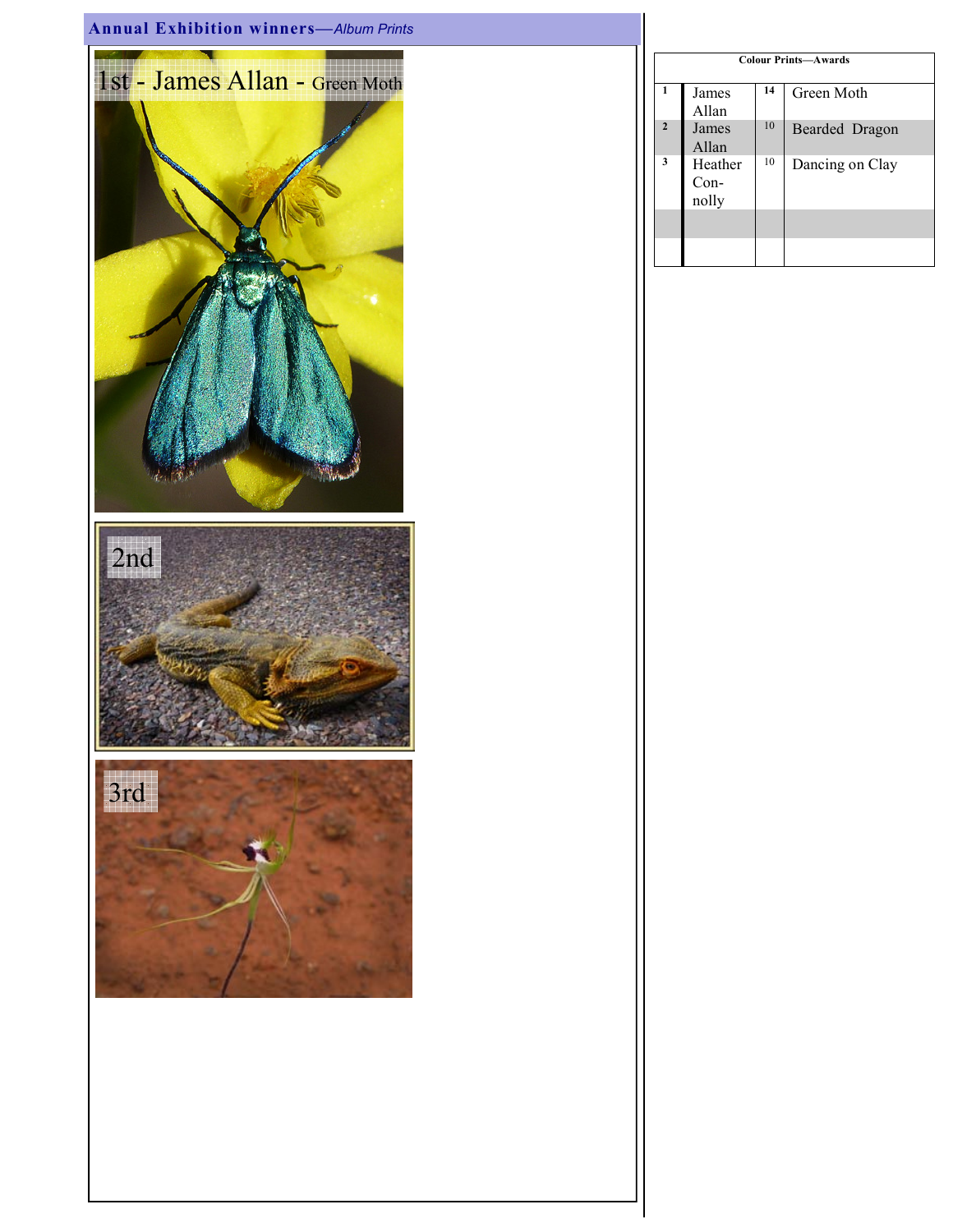# Annual Exhibition winners—Monochrome Prints



| Monochrome Prints-Awards |                 |    |                      |  |  |
|--------------------------|-----------------|----|----------------------|--|--|
| 1                        | Matt Car        | 12 | Cabbage Leaf         |  |  |
| $\overline{2}$           | Gary<br>Secombe | 12 | Out Back (of Yank)   |  |  |
| 3                        | James<br>Allan  | 11 | <b>Haunted House</b> |  |  |
| M                        | Matt Car        | 11 | Leaf                 |  |  |
|                          |                 |    |                      |  |  |